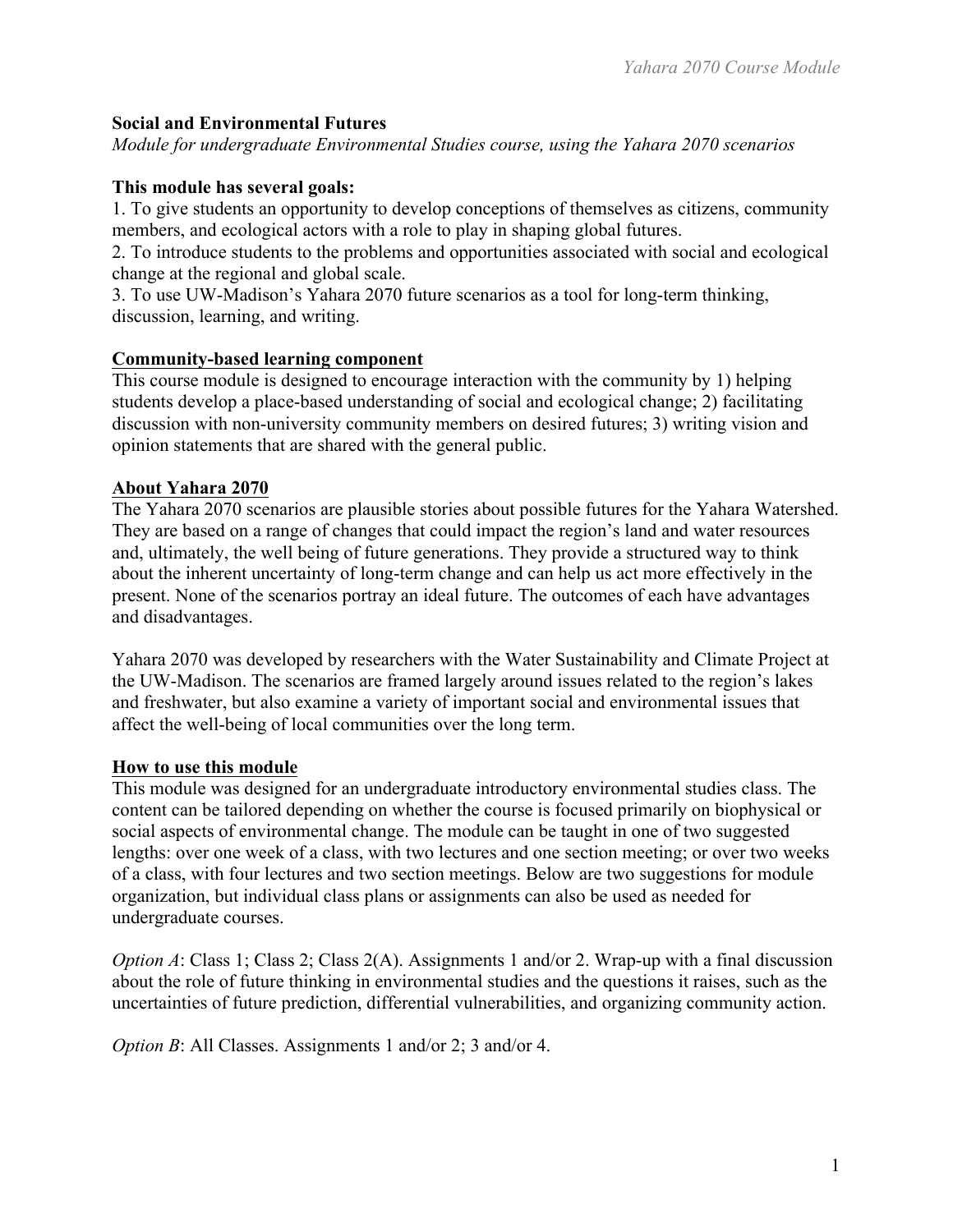# **Assignments**

# **1. Write the future.**

2-3 pp. double-spaced essay.

Imagine that, 60 years from now, future generations enjoy a high quality of life with resilient ecosystems and vibrant communities. What is your vision for what that will look like? The purpose of this essay is to tell a compelling story that portrays your vision of what the future will look like for the next generation. You can assume the voice of a specific person, you can tell a fictional news story, or use other creative narrative strategies.

# **2. Write an Op-Ed.**

Write a 600-word op-ed for the Wisconsin State Journal or the Isthmus describing your vision for the future, its best aspects and unavoidable tradeoffs, and the steps the community can take to get there. The Op-Ed must cite research from natural and social sciences and draw upon discussions and readings from class for ideas for positive changes in governance. Reference the Op-Ed project website for concrete suggestions for opinion writing: http://www.theopedproject.org/

[We recommend workshopping the Op-Ed with another student and instructor.]

# **3. Public meeting reflection.**

Attend a public meeting or hearing. You may choose a meeting on any topic of your choice at the state, county, or municipal level.

- Dane County's committee meeting times and locations are posted here: https://dane.legistar.com/Departments.aspx.
- Wisconsin state hearings are posted here: http://committeeschedule.legis.wisconsin.gov/
- City of Madison public meetings are posted here:
- http://www.cityofmadison.com/cityHall/WeeklySchedule/

Write a reflection (2 pp. double spaced) that answers the following questions:

1) What issues were presented and debated at the meeting?

- 2) Could you infer people's affiliations and biases from the opinions expressed on the issue?
- 3) How did the meeting attendees work through questions or problems?
- 4) How do you see the issues addressed changing in the future?

5) How can you as an individual affect change on this issue in the future?

# **4. Community voices.**

In groups of 3-4, you will create podcasts of a conversation or conversations with community members. The podcasts will be focused on the future of the Yahara Watershed. Example questions for discussion with community members include the following:

- If you could find out three things about the future, what would they be?
- What words would you use to describe the ideal state of the region in 2070?
- What obstacles do you envision to achieving this ideal world?
- What words would you use to describe your worst-case scenario for the region in 2070?
- What measures or actions could be taken to prevent that worst-case scenario from occurring?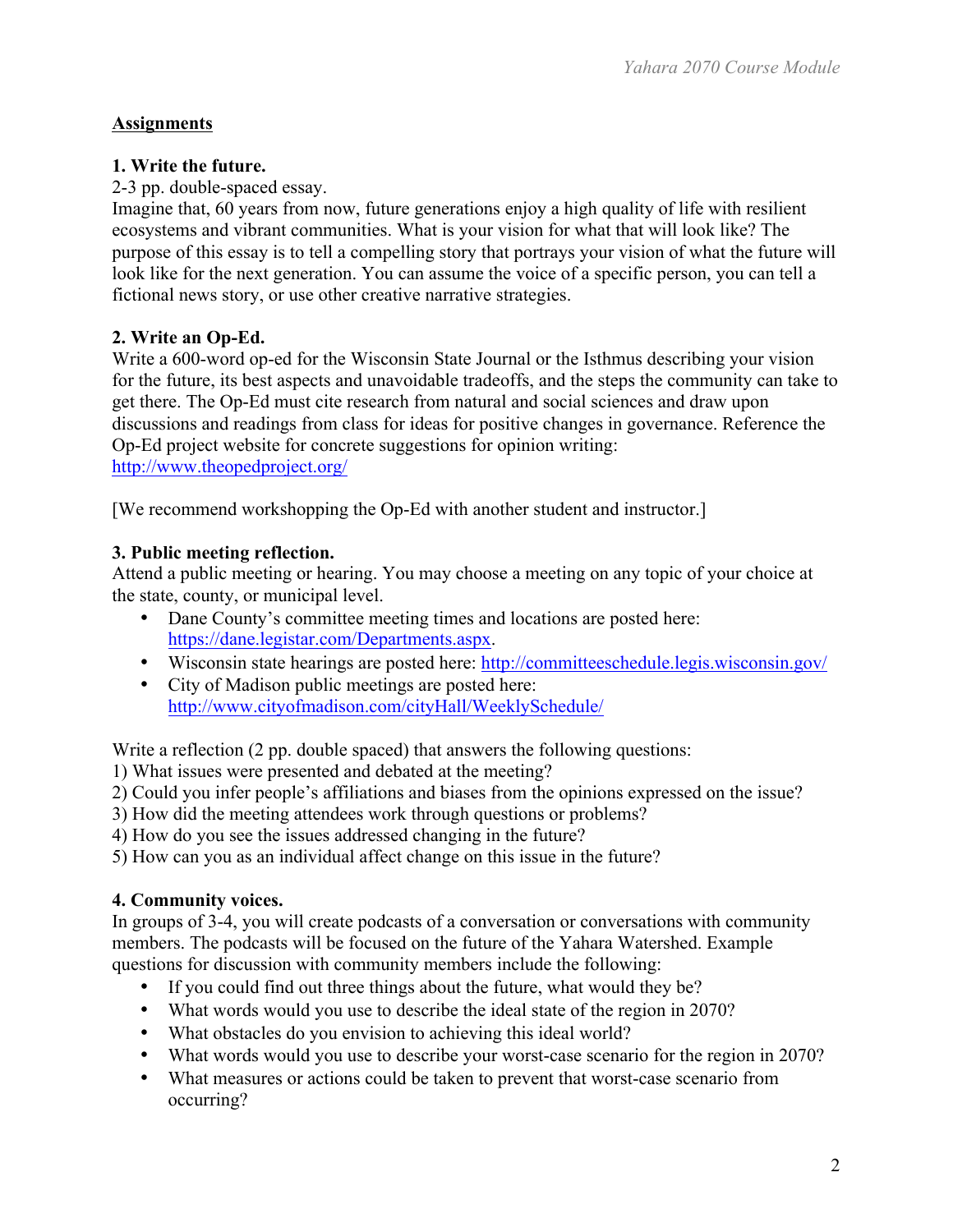- Who or what will be most influential in determining the future?
- What surprises or unanticipated events might you imagine between now and 2070?
- Thinking of environmental changes in this region, who has benefited the most, and who has lost out?
- What is the most effective intervention that has influenced the environment or resources in this region? What made it effective?
- How has science contributed to understanding the environment in this region?
- Do we have to choose between farming, housing development, and clean water, or can we have them all?
- How should we go about making decisions when trade-offs are involved?
- Imagine far into the future: what do you most want to be remembered for?

Groups must submit a short proposal stating the person or people who will be interviewed and the planned questions.

# **Class schedule**

# **Class 1: Ecological change, differentiated vulnerability**

Key questions: Why are climate and other ecological changes social issues? Who are the winners and losers in global change?

Class plan:

- Background on ecological change and human-environment relationships.
	- o View short video clip, Naomi Klein's This Changes Everything clip: https://www.youtube.com/watch?v=Rqw99rJYq8Q.
	- o View multimedia: Mountain of Ice: If the Ice Melts http://www.pbslearningmedia.org/resource/ess05.sci.ess.watcyc.icemelt/mountain -of-ice-if-the-ice-melts/
- Define terms *resilience* and *vulnerability*. For instructor background on these terms, we recommend the following articles:
	- o Folke, C. (2006). Resilience: The emergence of a perspective for social– ecological systems analyses. *Global Environmental Change*, *16*(3), 253–267. doi:10.1016/j.gloenvcha.2006.04.002
	- o O'Brien, K. L., & Leichenko, R. M. (2003). Winners and losers in the context of global change. *Annals of the Association of American Geographers*, *93*(1), 89– 103.
- Discuss vulnerability and resilience in the context of current problems described in today's readings.

Readings for today:

Washington Post. "The world's most famous climate scientist just outlined an alarming scenario for our planet's future." July 20, 2015. https://www.washingtonpost.com/news/energy-environment/wp/2015/07/20/the-worldsmost-famous-climate-scientist-just-outlined-an-alarming-scenario-for-our-planets-future/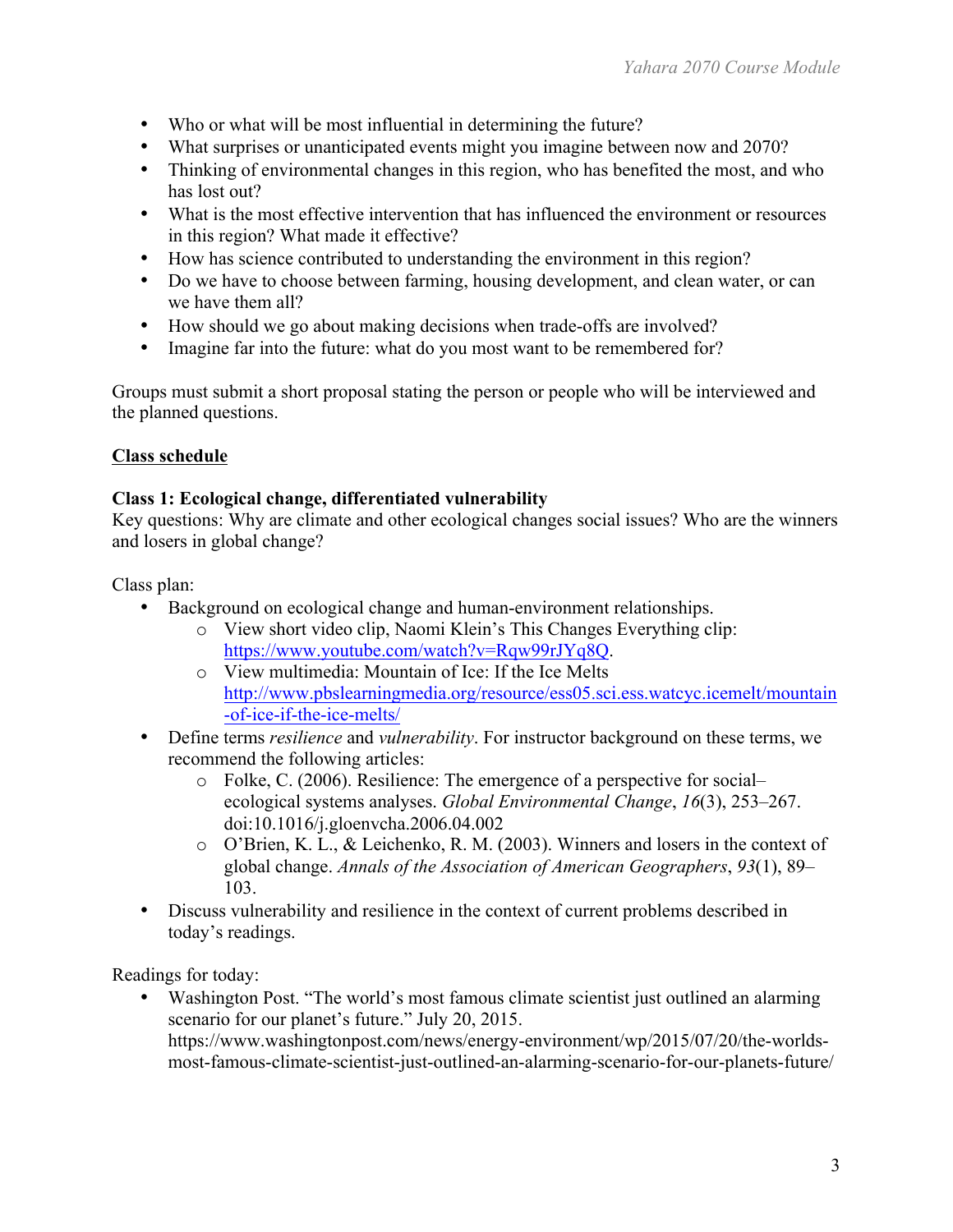- Easterbrook, "Global Warming: Who Loses and Who Wins?" The Atlantic (April 2007) http://www.theatlantic.com/magazine/archive/2007/04/global-warming-who-loses-andwho-wins/305698/
- [Optional] "A Burden to Share? Addressing Unequal Climate Impacts in the Least Developed Countries" David Ciplet et al. International Institute for Environment and Development Briefing, Nov 2013. http://pubs.iied.org/pdfs/17181IIED.pdf?

# **Class 2: The science of future thinking**

Key Questions: What is sustainable decision-making? Why scenarios? How do we create quantitative predictions of the future, and what can this method tell us?

Class plan:

- Use online PowerPoint (here: https://wsc.limnology.wisc.edu/yahara2070/undergraduatemodule) for short class lecture. This presentation covers the process of incorporating local stakeholders' input into four stories about the future, and then making mathematical models to represent those stories' implications for the environment.
- Watch short videos of the four Yahara 2070 scenarios: https://wsc.limnology.wisc.edu/multimedia (Yahara 2070 scenario previews).
- Short discussion and prep for next class meeting.

# Readings for today:

Global scenarios: IPCC, Millennium Ecosystem Assessment

- Revkin, Andrew. 2013. Climate Panel's Fifth Report Clarifies Humanity's Choices. New York Times Sep 27. http://dotearth.blogs.nytimes.com/2013/09/27/ipcc-global-warmingreport-clarifies-humanitys-choices/
- [Optional] Carpenter, S. R., Bennett, E. M., & Peterson, G. D. (2006). Scenarios for ecosystem services: an overview. *Ecology and Society*, *11*(1), 29.

Yahara 2070 scenarios

- Seifert, Jenny. Yahara 2070 scenarios can inspire ideas and actions for a desirable future. https://wsc.limnology.wisc.edu/sites/default/files/yahara2070\_brief\_WEB.pdf
- Four Yahara 2070 scenario narratives, found here: https://wsc.limnology.wisc.edu/yahara2070 [option to assign students one narrative each, with reporting back to small groups on the big themes and events of each during class]. OR listen to the podcasts, also available on the Yahara 2070 website.
- Blog post on the Water Sustainability and Climate project's modeling methodologies: https://yaharawsc.wordpress.com/2015/11/04/how-to-simulate-the-future-of-a-watershed/
- [Optional] Carpenter, S.R. et al. (2015). Changing Drivers and Plausible Futures of a Social-Ecological System: Yahara Watershed, Wisconsin, USA. *Ecology and Society*, 20(2), 10.
- [Optional] Yahara 2070 launch video: discussion panel with different perspectives https://www.youtube.com/watch?v=IuX7ceEkbs4

# **Class 2(A): Section Activity**

Homework before Section: To prepare for section discussion, visit the Yahara 2070 website (https://wsc.limnology.wisc.edu/yahara2070), read the four scenario summaries, and watch the video trailers to refresh your memory of the scenarios. As you do so, take a few minutes to think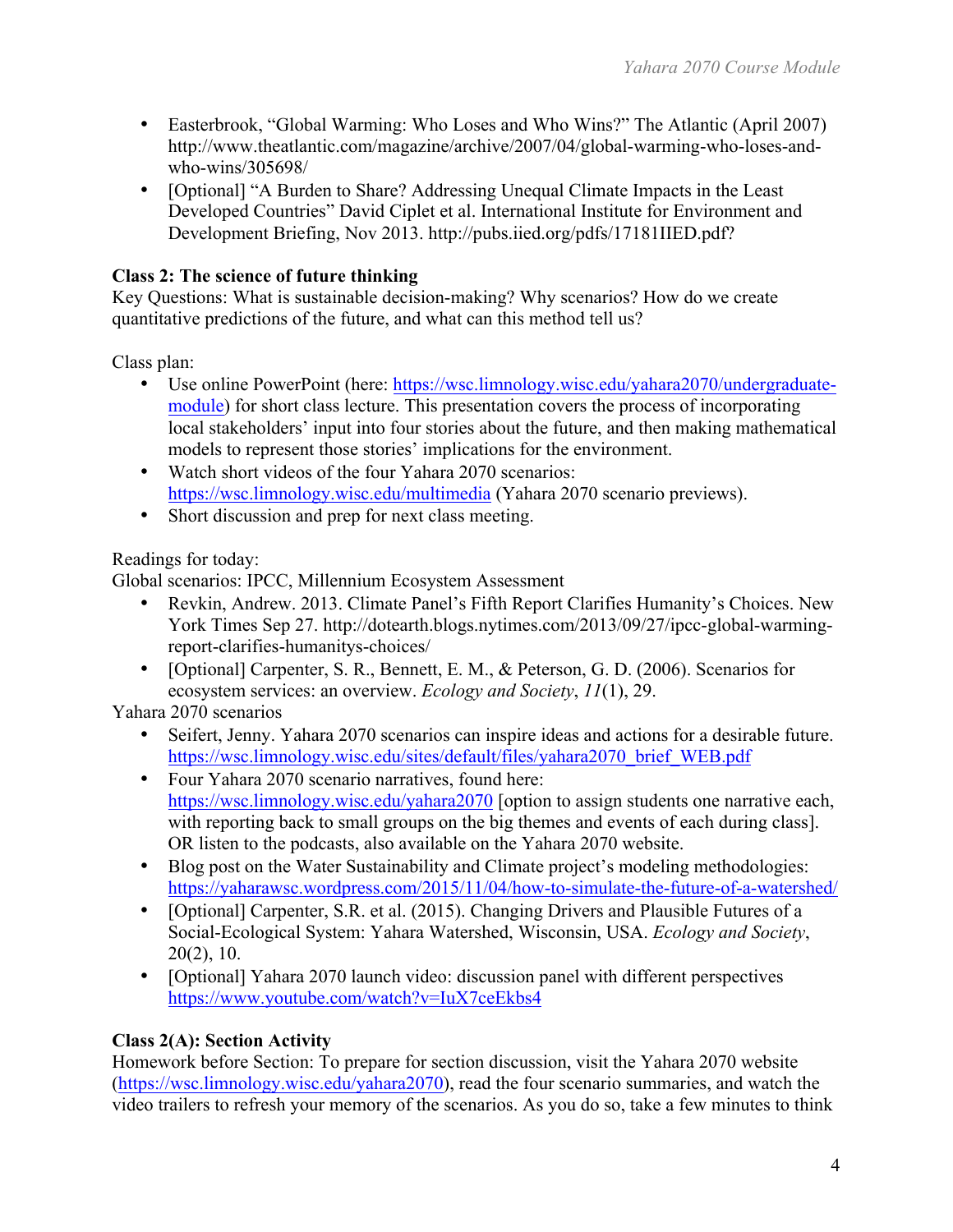through this question for each scenario, jotting down notes of ideas you want to bring up in discussion:

# *Imagine a loved one that might be alive in 2070. How would their life be different in each scenario? In what ways does life seem better or desirable, and in what ways does it seem worse or undesirable?*

Section plan:

- In small groups, review the scenarios. Students will write what the future looks like for Lifestyles, Communities, and Environment (use Appendix A as template). Then they will discuss the pros and cons—or desirable and undesirable aspects—of the four Yahara 2070 scenarios from their point of view (see second column of table in Appendix B).
- As a large group, write up the most important pros (desirable aspects or best ideas) and cons (undesirable aspects or worst threats) from each group, using the categories in Appendix C, Building Our Vision worksheet. Then, identify and circle commonalities across the four scenarios, as well as across all of the small groups. Come to consensus on a shared vision of the five most important "pros" or desirable aspects of life and the environment in 2070.

# Tip for consensus building:

The group should agree on a shared vision of the most important aspects of a desirable future. One simple way to seek consensus is for groups to conduct a "thumb-vote": thumbs up indicates full agreement that the factors selected reflect a desirable future; thumbs parallel to the floor indicates you can live with the vision, even if you don't fully agree with it; thumbs down indicates you disagree that the scenario reflects a desirable future. If there is disagreement, allow those who disagree to voice their reasons, and discuss modifications to the scenario that would eliminate thumbs-down votes.

Follow-up questions:

- ! Was it hard to come to consensus on the 5 most important aspects of 2070? Why do you think that is? What do you think this discussion would be like outside of the classroom, such as in a legislative debate or community meeting?
- ! What new actions could we undertake today, individually and as a class, to work toward the five most important elements we want to see in 2070?
- ! Who else should be involved to achieve the vision?

# **Class 3: Debating the best path forward**

Key Questions: How can we understand different perspectives on what people want for the future? What drives social and behavioral change?

Class plan:

- Divide the class into small groups to represent different community organizations: an environmental nonprofit, a tech firm, a farmers association, a real estate development group, and a university.
- Each group will choose one scenario among the four Yahara 2070 scenarios that they think best represents their interests.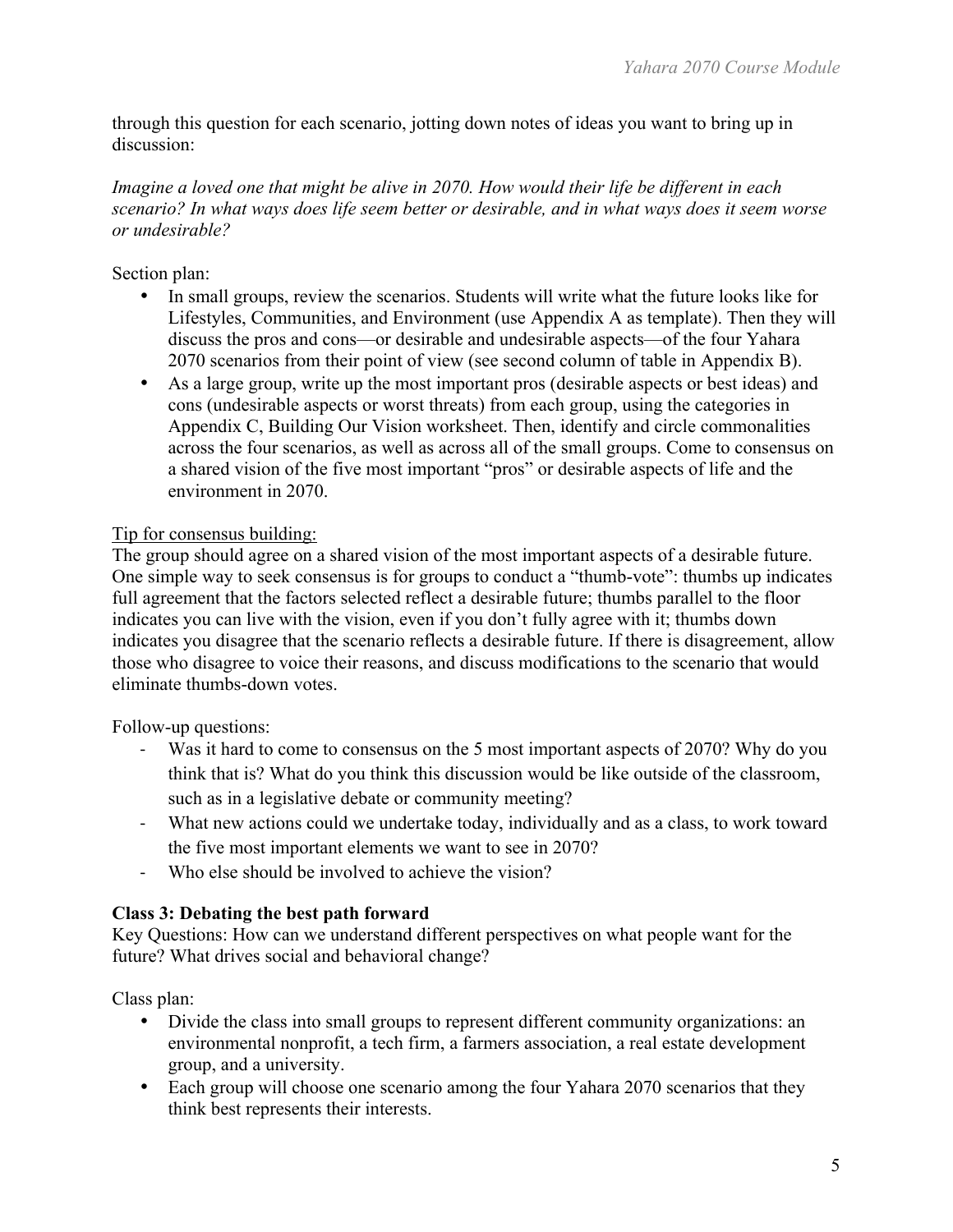- o *Explain why your interest group supports this version of the future, and what would you change about the vision?*
- Each group then responds to one other group's presentation and chosen scenario.
	- o *Why do your groups see things differently or the same way?*

Discussion questions:

- ! Was it easy or hard to take on the interests of the group to which you were assigned? Did your group assignment change your perception of the scenarios?
- ! Have you attended or watched a public meeting or congressional debate in which different stakeholder groups were advocating for their positions on an issue or plan? What was that experience like? Did this activity replicate anything you saw in that realworld context?

Reading for today:

• John, P., G. Smith and G. Stoker (2009). "Nudge nudge, think think: Two strategies for changing civic behaviour." The Political Quarterly 80(3): 361-370. http://dx.doi.org/10.1111/j.1467- 923X.2009.02001.x

# **Class 4: Build-your-own future**

Key Questions: What do you want the future to look like? What are the social and ecological changes that may occur along the way? What tradeoffs might be involved? How could we get there?

Class plan:

- Discuss social and ecological trends, drivers, and events that can lead to future change.
- Suggested discussion (see also Appendix D):
- 1) As a large group, brainstorm the following and capture ideas on post-its notes:
	- a) What **present-day trends** could have a positive or negative impact on the five most important elements of our desirable future (from Class 2)? An example of a trend from Yahara 2070 is the movement toward renewable energy, which shows up in Accelerated Innovation and Connected Communities.
	- b) What **drivers** might have a positive or negative impact? Drivers are the forces that you think will decide the nature of the future and typically fall into one or more of these categories: social, technological, economic, environmental, political, and values. One example from Yahara 2070 is land-use change, a driver that is both social and environmental in nature.
	- c) What **events** could have a positive or negative impact? An example from Yahara 2070 is a natural disaster, such as the toxic algal bloom in Abandonment and Renewal.
- 2) As a whole group, brainstorm some potential barriers and enablers to achieving the most important aspects of your shared vision, writing ideas on post-its notes. These could include the trends, drivers, and events you discussed above. Barriers are the factors that could slow progress or prevent your desired future state from happening, while enablers are factors that would help push things in the right direction. These factors could be within your control, outside your control, or a little bit of both.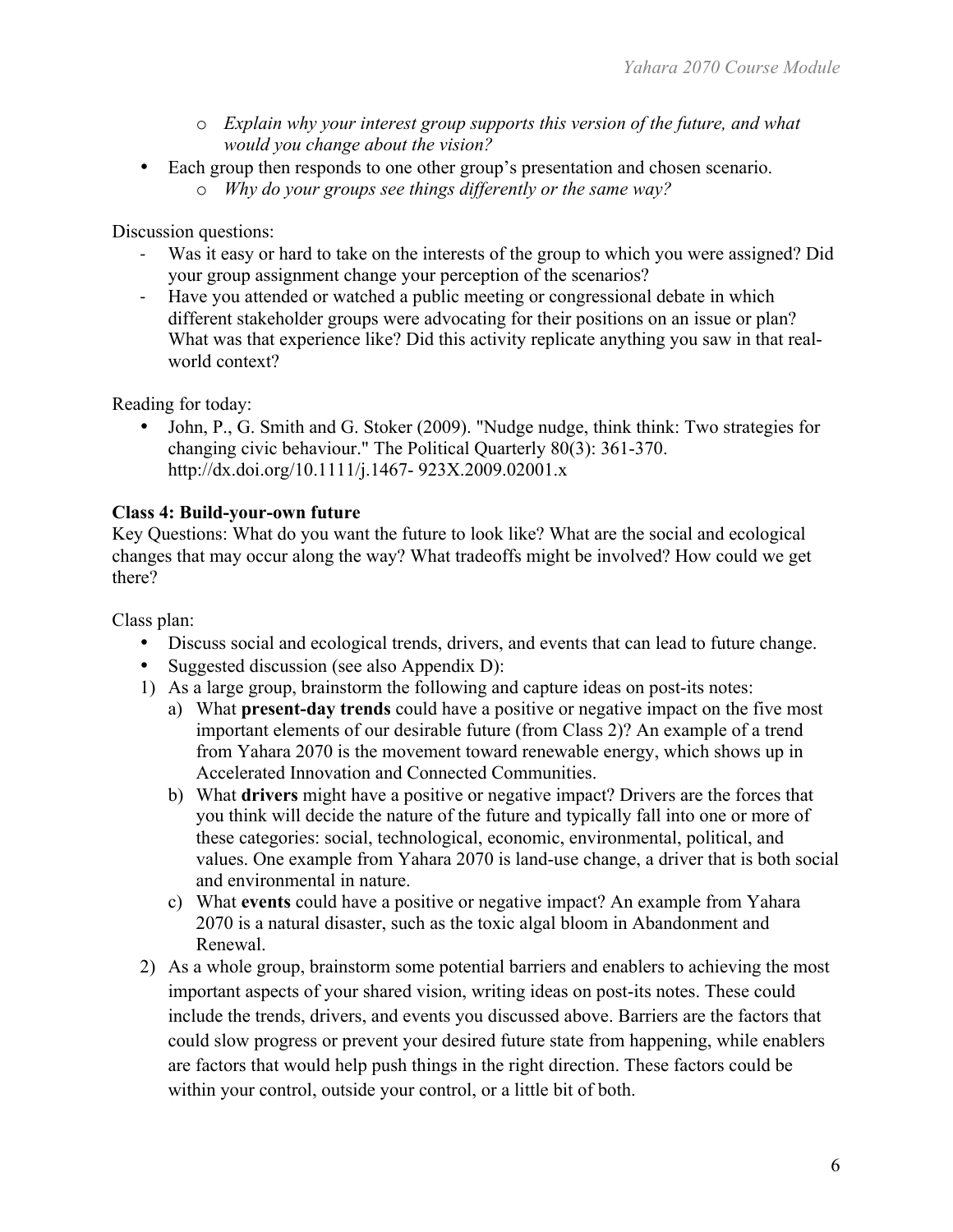3) Map the post-it notes in the following matrix: barriers (to achieving our priority action areas), enablers (toward achieving our priority action areas), and whether they are inside or outside of your control.



Readings for today:

- Interview with Naomi Klein on grassroots climate activism: http://www.yesmagazine.org/issues/cities-are-now/naomi-klein-on-climate-heroes-whoinspire-her
- Cooperstein, Why We Need to Envision Positive Futures http://www.thesolutionsjournal.com/node/237342

# **Class 4(A): Section Activity**

Peer review of Write the Future stories and Op-Eds.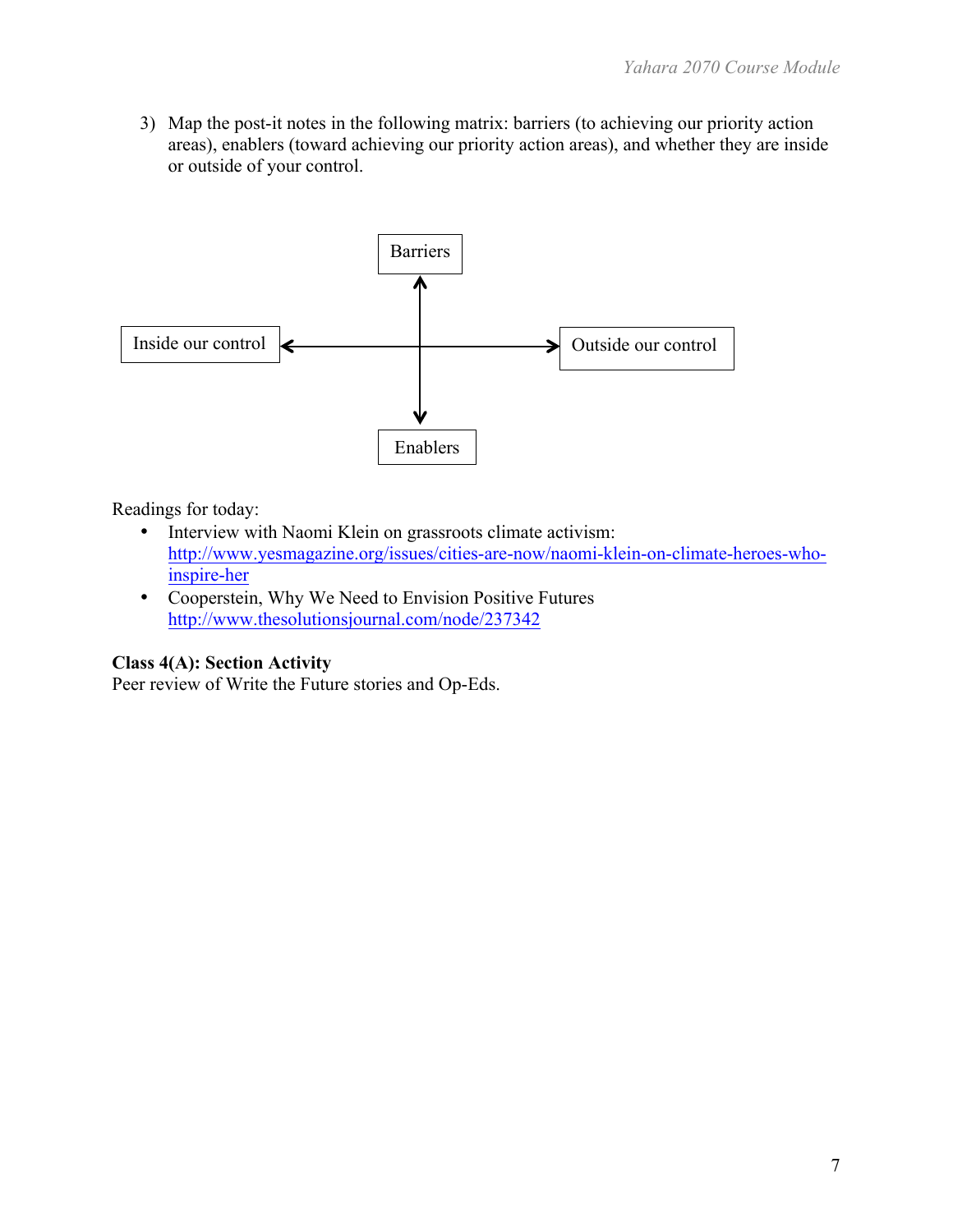# **APPENDIX A Yahara 2070 Scenario Summaries**

# **ACCELERATED INNOVATION**

#### THE POSSIBILITY:

*What if we prioritize technological solutions to our water and climate challenges?*

### **CONSEQUENCES BY 2070:**

- Technology infuences everything ▪
- Reliance on technology increases Material wealth increases ▪
- Food comes from farms that rely heavily on technology to grow and enhance food; people eat less meat and dairy More people work in the tech industry than today ▪
- Inequality still exists ▪
- People are more disconnected from the natural world ▪
- Individuals are vulnerable to technology failures (e.g., disease outbreaks) ▪

### **OUR LIFESTYLES OUR COMMUNITIES OUR ENVIRONMENT\***

- Dane County has become a "solution center," where lots of innovation happens ▪
- Urban growth has increased due to an increased population and increased wealth, but the growth is dense (i.e., less sprawl) ▪
- Communities rely on advanced public transportation and renewable energy systems, such as solar power and nuclear ▪
- The economy is largely based in the tech industry ▪
- Communities are vulnerable to technology failures ▪

- Technology enhances the benefits people get from nature ▪
- Nature is highly controlled ▪
	- The lakes are improving, but still aren't cleaner than today and suffer from occasional algal blooms
- The environment is vulnerable to technology failures ▪

# **CONNECTED COMMUNITIES**

#### THE POSSIBILITY:

*What if a global values shift towards less consumption and stronger communities occurs in response to our water and climate challenges?*



### **CONSEQUENCES BY 2070:**

- Less consumption and high life quality are central concerns ▪
- Food comes mostly from local farmers; people eat more fruits, vegetables, and high quality foods, but less meat and dairy ▪
- Inequality is decreasing, but still exists People participate more in policy-making and the democratic process ▪
- People rely less on fossil fuels and more on renewable energy ▪
- People spend more time with their communities ▪
- Prices incorporate social and environmental costs, making some things more expensive and difficult, such as air travel ▪

#### **OUR LIFESTYLES OUR COMMUNITIES OUR ENVIRONMENT\***

- Communities are designed to enhance connections between people and with nature (e.g., shared backyards and more parks) ▪
- It is easy to get around and between cities and towns by public transportation, bikes, or walking ▪
- Wealth is measured by quality of life, not by material wealth ▪
- The local economy improves Urban communities are denser; urban sprawl has stopped ▪
- Communities rely on renewable energy; energy efficiency has improved ▪

- There are more natural areas and green spaces in the region ▪
- Farms have become smaller and grow a high diversity of foods, which has improved biodiversity ▪
- Lake shorelines have more vegetation to lessen flooding and help improve water quality ▪
- Lake water quality is worse than in the beginning of the century, due to the legacy of past nutrient pollution, severe runoff events, and land-use changes that are inadequate at removing phosphorus from the soil. However, by 2060, water quality begins to trend toward improvement. ▪

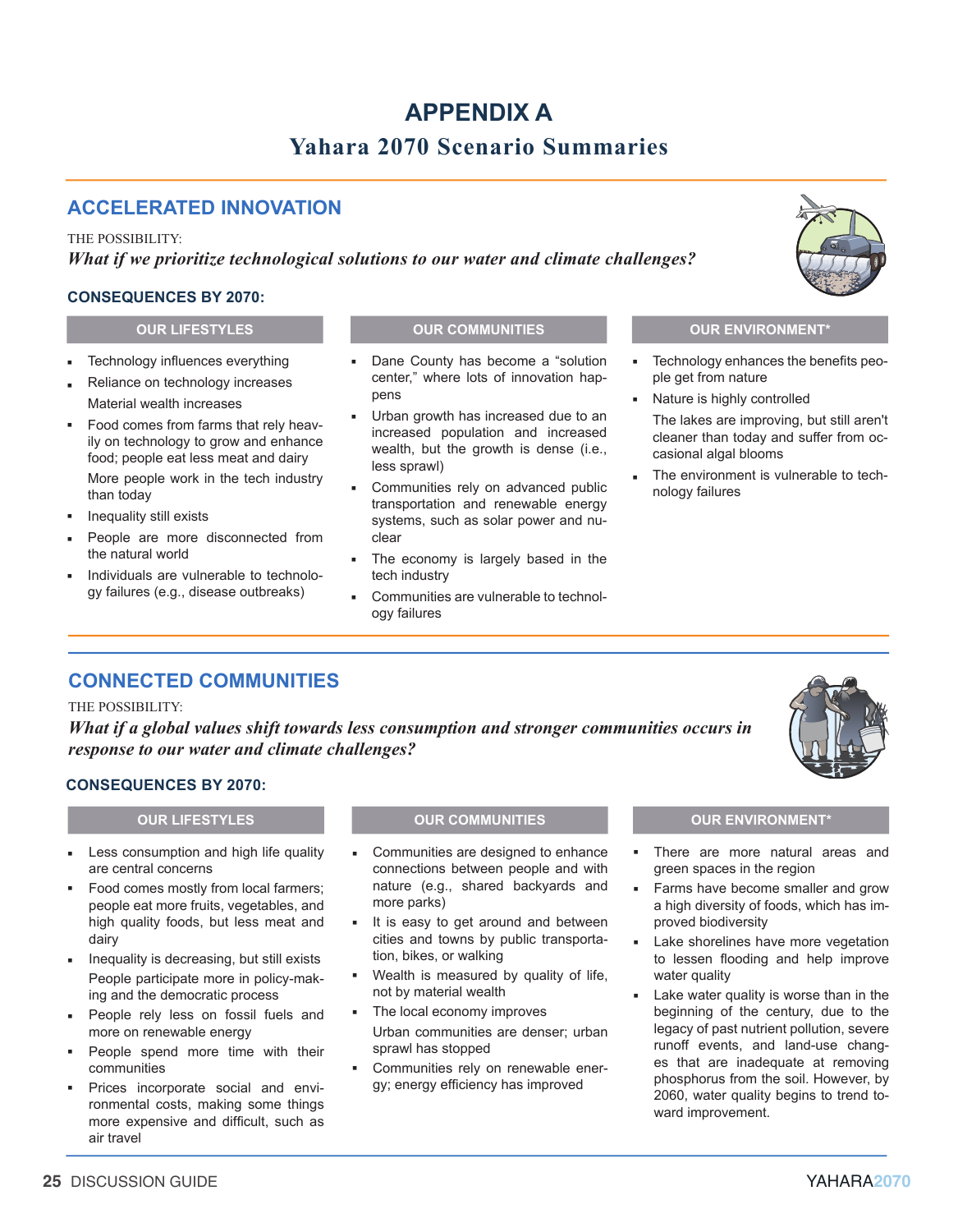# **NESTED WATERSHEDS**

THE POSSIBILITY:

*What if the United States reforms how it governs freshwater, shifting to watershed-scale governance, in response to water and climate challenges?*

### **CONSEQUENCES BY 2070:**

- People prioritize water conservation and view water as "wealth" ▪
- Food comes mostly from local farms; certain foods are more expensive due to impacts on water, such as meat and dairy
- People rely more on public transportation ▪
- People still use fossil fuels ▪
- Programs to improve water management have created jobs ▪
- The Yahara is among watersheds that get paid to send water to dry US Southwestern communities ▪

### **OUR LIFESTYLES OUR COMMUNITIES OUR ENVIRONMENT\***

- The Yahara Watershed Management Authority designs local water management policies and programs ▪
- Urban growth is more controlled ▪
- Cities and towns are designed to conserve water and help clean up the lakes (e.g., with "green" infrastructure) ▪
- There is better public transportation ▪
- Water management has become an important economic activity in both the public and private sectors ▪
- Incentives have enabled urban and farming communities to better protect freshwater through infrastructure and land management practices ▪
- Communities are still vulnerable to extreme weather, such as flooding and drought ▪

- There are more natural areas to help improve freshwater supplies ▪
- Farmland is managed to treat water as a crop ▪
- There is less farmland to help improve freshwater supplies; food production remains the same, however ▪
- The soil is becoming healthier, which helps protect water ▪
- The lakes have become cleaner than in the beginning of the century, but erratic weather can cause setbacks (e.g., floods) ▪

# **ABANDONMENT AND RENEWAL**

#### THE POSSIBILITY:

*What if we don't do enough in response to water and climate challenges, and an environmental health disaster occurs?*

▪

### **CONSEQUENCES BY 2070:**

- People's main concern is to survive—e.g., most people must grow their own food ▪
- People are resourceful and waste nothing, because it is difficult or impossible to get more supplies of material goods ▪
- Equality has increased; material wealth has decreased ▪
- People are generally more reliant on each other ▪
- Survival can be difficult ▪

#### **OUR LIFESTYLES OUR COMMUNITIES OUR ENVIRONMENT\***

- The population is one-tenth of the size it was before the disaster ▪
- People live on subsistence farms or in small and dense urban communities ▪
- There is no government or centralized social support systems ▪
	- People barter goods and services, instead of using money, because of global economic collapse
- Some communities see the chance to create a new society ▪

- There are more natural areas, such as prairies and forests; they are growing back due to the lack of people ▪
- There is more wildlife
- There is less farmland ▪
- The lakes are slowly becoming cleaner, but they are still quite polluted with nutrients because of the past ▪

\*Climate changes are not included here, as the climates depicted in each scenario are not necessarily consequences of the changes that occurred. Each scenario was given a different climate change trajectory to refect the range of changes that could occur.

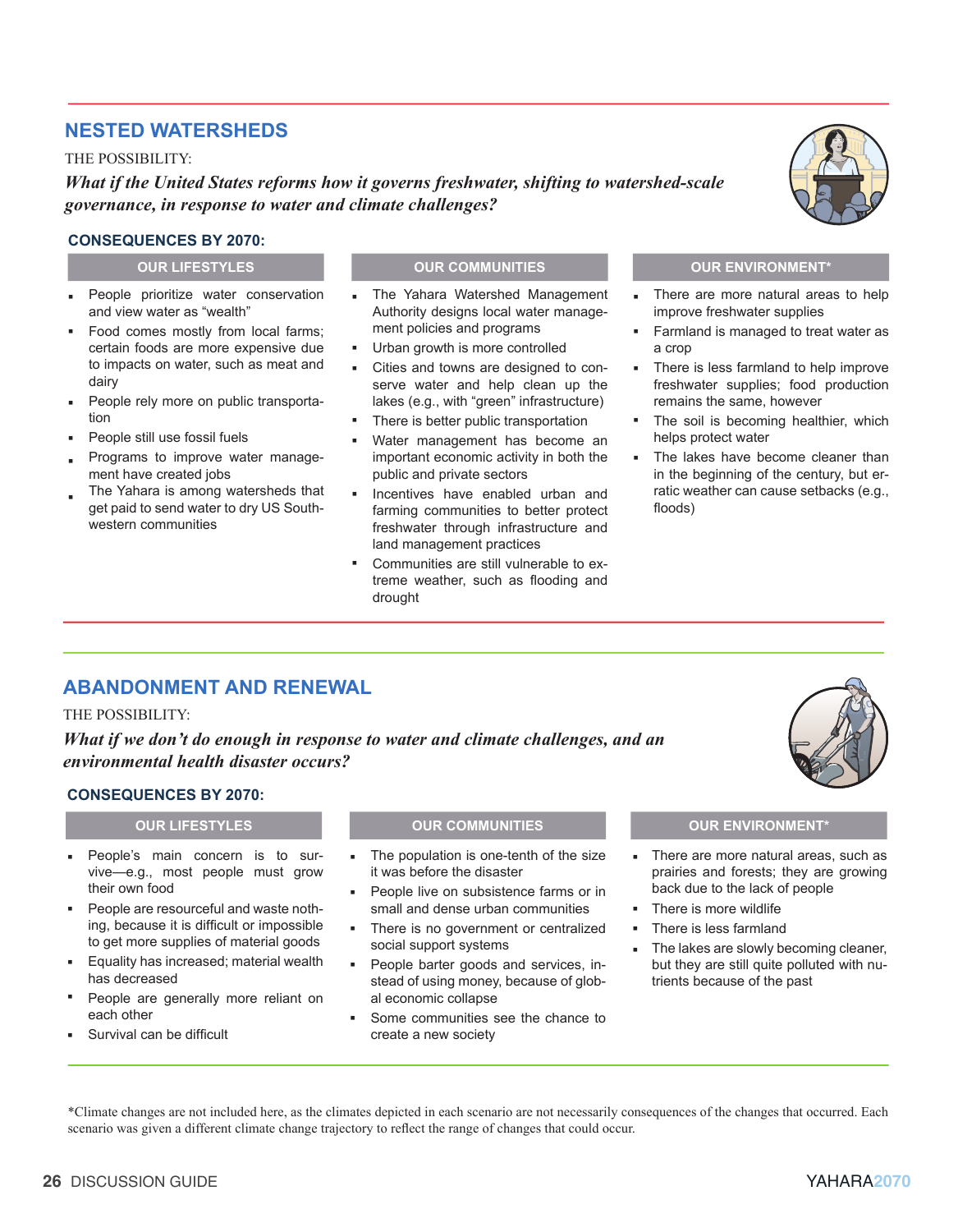# **Appendix B: Consequences of Change Questions**

*TA/Instructor: Divide the group into four smaller groups and assign each group one of the scenarios. Have one person record their group's responses.*

In your small groups, answer the following questions for your assigned scenario. If you are running short on time, you can skip the supplemental question.

*Recorders: Try to capture the main takeaways from this discussion, especially what the group thinks are pros and cons about each scenario. Be prepared to report out to the larger group.*

|                             | <b>Change and</b><br>consequences                                                                                                                                                                 | The pros and cons                                                                                                                          | What would it<br>take?                                                                                                                                                                                | Supplemental<br>question                                                                                                                                                                                                            |
|-----------------------------|---------------------------------------------------------------------------------------------------------------------------------------------------------------------------------------------------|--------------------------------------------------------------------------------------------------------------------------------------------|-------------------------------------------------------------------------------------------------------------------------------------------------------------------------------------------------------|-------------------------------------------------------------------------------------------------------------------------------------------------------------------------------------------------------------------------------------|
| Accelerated<br>Innovation   | How did the<br>Innovation<br>Revolution change<br>the ways people<br>farm, build cities<br>and communities,<br>and interact with<br>nature? What were<br>some consequences<br>of these changes?   | What do you think<br>are the pros and<br>cons of relying on<br>technology as a<br>solution to social<br>and environmental<br>challenges?   | What do you think<br>it would take for<br>Dane County to<br>become a center for<br>technological<br>solutions to<br>environmental<br>challenges?                                                      | How could society<br>anticipate and deal<br>with potential<br>negative unintended<br>consequences of<br>technological<br>solutions to<br>environmental<br>challenges?                                                               |
| <b>Nested</b><br>Watersheds | How did the Reform<br>change the ways<br>people farm, build<br>cities and<br>communities, and<br>interact with nature?<br>What were some<br>consequences of<br>these changes?                     | What do you think<br>are the pros and<br>cons of government<br>intervention as a<br>solution to social<br>and environmental<br>challenges? | What do you think<br>it would take for a<br>government reform<br>of the scale of<br>Nested Watersheds<br>to happen in the<br><b>United States?</b>                                                    | What are some other<br>solutions you think<br>people could<br>undertake in<br>response to a<br>national water<br>crisis?                                                                                                            |
| Connected<br>Communities    | How did the Great<br>Transition change<br>how people farm,<br>build and live in<br>cities and<br>communities, and<br>interact with nature?<br>What were some<br>consequences of<br>these changes? | What do you think<br>are pros and cons<br>of a values shift as<br>a solution to social<br>and environmental<br>challenges?                 | What do you think<br>it would take for a<br>broad public values<br>shift like the Great<br><b>Transition</b> to<br>happen in your<br>community? How<br>about in the United<br>States or<br>worldwide? | How do people deal<br>with "violators" of<br>the new social<br>paradigm, such as<br>companies who<br>don't follow<br>sustainability<br>norms? What other<br>ways might people<br>effectively uphold<br>collectively held<br>values? |
| Abandonment<br>and Renewal  | How did the disaster<br>change how people<br>farm, build and live<br>in cities and<br>communities, and<br>interact with nature?<br>What were some<br>consequences of<br>these changes?            | What do you think<br>are the pros and<br>cons of a social and<br>ecological renewal<br>that can follow a<br>disaster?                      | What would it take<br>to rebuild human<br>life and society in<br>the Yahara<br>Watershed, if a<br>disaster like this<br>were to occur in the<br>next few decades?                                     | How could the<br>disaster have been<br>prevented? Consider<br>the roles of<br>government,<br>technology, values,<br>or other relevant<br>forces of change.                                                                          |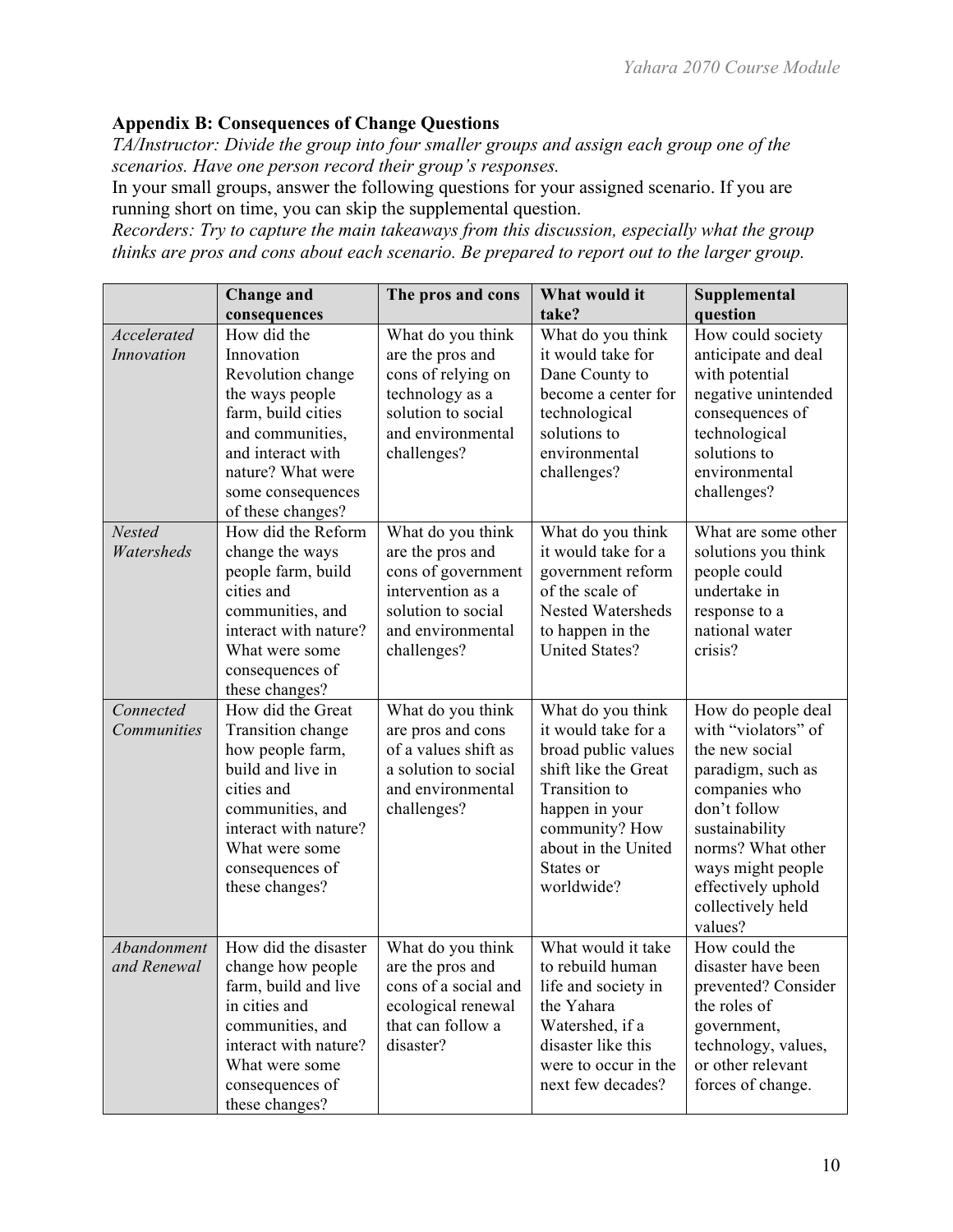# **Appendix C: Building Our Vision Worksheet**

*Imagine that, 60 years from now, future generations enjoy a high quality of life with resilient ecosystems and vibrant communities. What does that look like?* 

As you imagine your desired future, consider the aspects listed in the chart below—e.g., What will be like compared to today?

In addition to the best ideas for the future, consider what **threats** have been minimized or avoided in your vision.

Also consider how each of the following may or may not play a role:

- Technology
- Government
- Human values and/or community
- Economy
- Non-profit/grassroots organizations
- Land-use decisions
- Climate change
- Other forces of change

|                                                                                                                  | Best ideas for the future | <b>Threats avoided</b> |
|------------------------------------------------------------------------------------------------------------------|---------------------------|------------------------|
| Food & Agriculture (what do<br>we eat? How do farmers<br>farm? What do farmers<br>grow/produce? Etc.)            |                           |                        |
| Water and Ecosystems (what<br>is the state of fisheries,<br>wetlands, wildlife habitat,<br>water quality, etc.?) |                           |                        |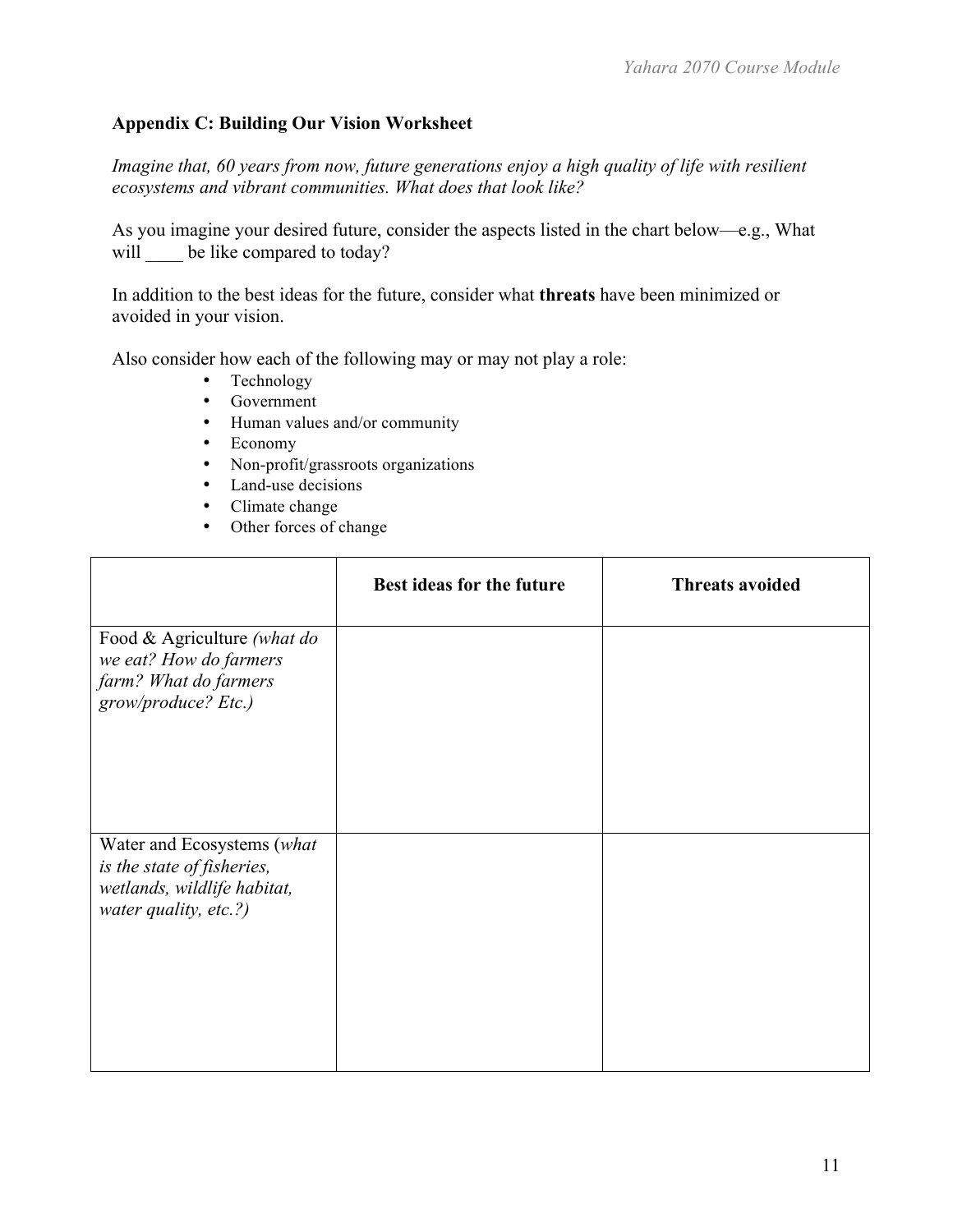| Development and Land Use    |  |
|-----------------------------|--|
|                             |  |
| (housing, urban areas,      |  |
| agriculture, natural areas, |  |
| $etc.$ )                    |  |
|                             |  |
|                             |  |
|                             |  |
|                             |  |
|                             |  |
|                             |  |
|                             |  |
|                             |  |
|                             |  |
| Infrastructure and          |  |
| Transportation (what        |  |
|                             |  |
| structures exist for moving |  |
| people, supplies, water,    |  |
|                             |  |
| energy, and waste?)         |  |
|                             |  |
|                             |  |
|                             |  |
|                             |  |
|                             |  |
|                             |  |
| Social Organization (socio- |  |
|                             |  |
| economics, politics, etc.)  |  |
|                             |  |
|                             |  |
|                             |  |
|                             |  |
|                             |  |
|                             |  |
|                             |  |
|                             |  |
|                             |  |
|                             |  |
|                             |  |
| Other                       |  |
|                             |  |
|                             |  |
|                             |  |
|                             |  |
|                             |  |
|                             |  |
|                             |  |
|                             |  |
|                             |  |
|                             |  |
|                             |  |
|                             |  |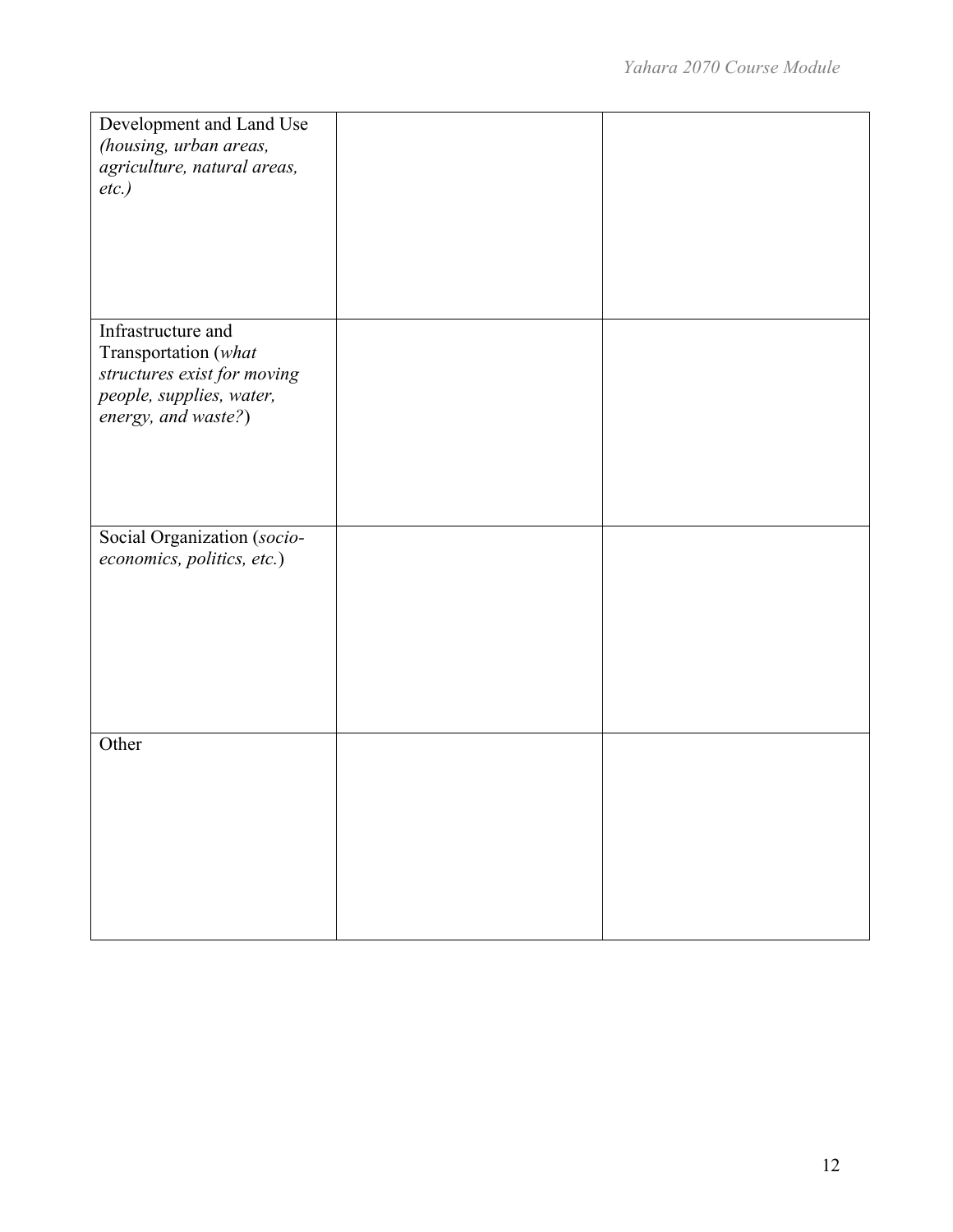# **Appendix D:** What factors affect our path forward? Worksheet and Activity

### **1. Trends, Drivers, and Events**

As a large group, brainstorm the following and capture ideas on post-its notes:

- a) What **present-day trends** could have a positive or negative impact on the five most important elements of our desirable future (from Class 2)? An example of a trend from Yahara 2070 is the movement toward renewable energy, which shows up in Accelerated Innovation and Connected Communities.
- b) What **drivers** might have a positive or negative impact? Drivers are the forces that you think will decide the nature of the future and typically fall into one or more of these categories: social, technological, economic, environmental, political, and values. One example from Yahara 2070 is land-use change, a driver that is both social and environmental in nature.
- c) What **events** could have a positive or negative impact? An example from Yahara 2070 is a natural disaster, such as the toxic algal bloom in Abandonment and Renewal.

As a whole group, brainstorm some potential barriers and enablers to achieving the most important aspects of your shared vision, writing ideas on post-its notes. These could include the trends, drivers, and events you discussed above. Barriers are the factors that could slow progress or prevent your desired future state from happening, while enablers are factors that would help push things in the right direction. These factors could be within your control, outside your control, or a little bit of both.

Map the post-it notes in the following matrix: barriers (to achieving our priority action areas), enablers (toward achieving our priority action areas), and whether they are inside or outside of your control.



### **2. Controlling the future**

In two to four breakout groups, discuss the barriers and enablers (if you break up into four groups, put two on barriers and two on enablers):